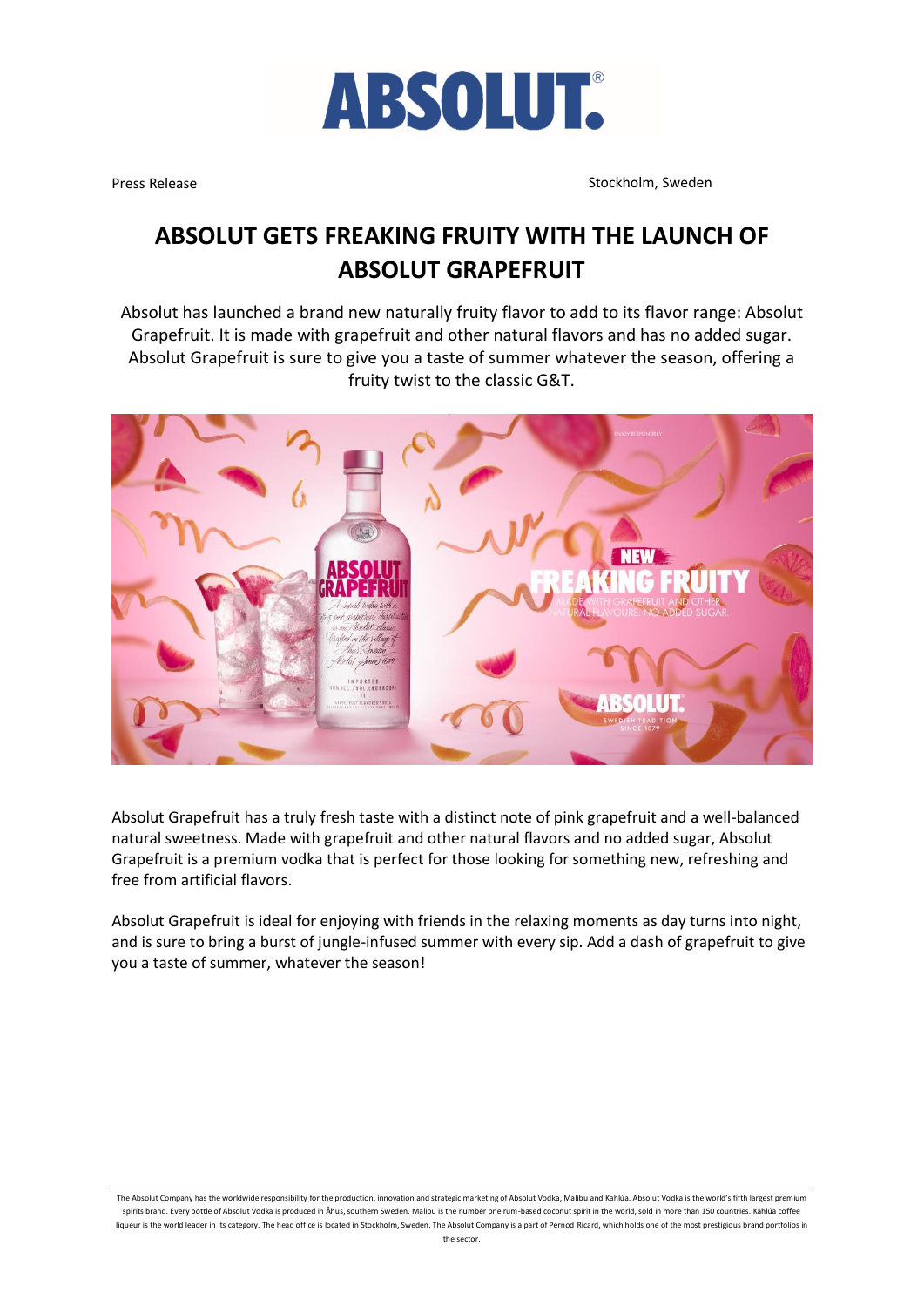



This cocktail is sure to become an instant classic. For a fruity twist on a G&T, we recommend a delicious Grapefruit and Tonic, simply add tonic to your Absolut Grapefruit and garnish with a grapefruit wedge. Whether you're heading out early in the evening or getting ready for a night in with friends, make it a Grapefruit and Tonic!

If you're celebrating or looking to enjoy something special, why not try the Swedish Paloma and add a splash of pink to the occasion!



Henrik Ellström, Global Brand Director Strategy & Innovation at Absolut,

commented 'We are so excited to be launching Absolut Grapefruit into our classic citrus flavor range, or as we like to call it, our Absolut Fruit Salad! We are proud to have been flavoring the vodka category since 1986 and have a long standing heritage creating high quality products with natural flavors and no added sugars. Grapefruit and Tonic made with our brand new Absolut Grapefruit is set to offer a simple, quality and naturally fruity twist on the classic G&T - and we can't wait for you to try it!'

Absolut has a proud heritage of creativity and being a key driver in flavored vodka culture. After first launching the game-changing Absolut Peppar in 1986, revolutionizing the way bartenders made the Bloody Mary. Absolut then released Absolut Citron which inspired the creation of the hugely popular Cosmopolitan cocktail and continued the legacy of flavors.

To celebrate the launch of the latest flavor, Absolut invites you into a brand world inspired by the statement color pink and the lush exotic jungle where grapefruit grow. You can watch Absolut Grapefruit launch video on [YouTube.](https://youtu.be/C9ptNgE9qHg)

Absolut uses the highest quality natural ingredients to make its products. Its unique One Source production philosophy ensures superior quality vodka for Absolut flavors. Absolut take responsibility for the entire production from seed to bottle, to create a better world and a better vodka.

The Absolut Company has the worldwide responsibility for the production, innovation and strategic marketing of Absolut Vodka, Malibu and Kahlúa. Absolut Vodka is the world's fifth largest premium spirits brand. Every bottle of Absolut Vodka is produced in Åhus, southern Sweden. Malibu is the number one rum-based coconut spirit in the world, sold in more than 150 countries. Kahlúa coffee liqueur is the world leader in its category. The head office is located in Stockholm, Sweden. The Absolut Company is a part of Pernod Ricard, which holds one of the most prestigious brand portfolios in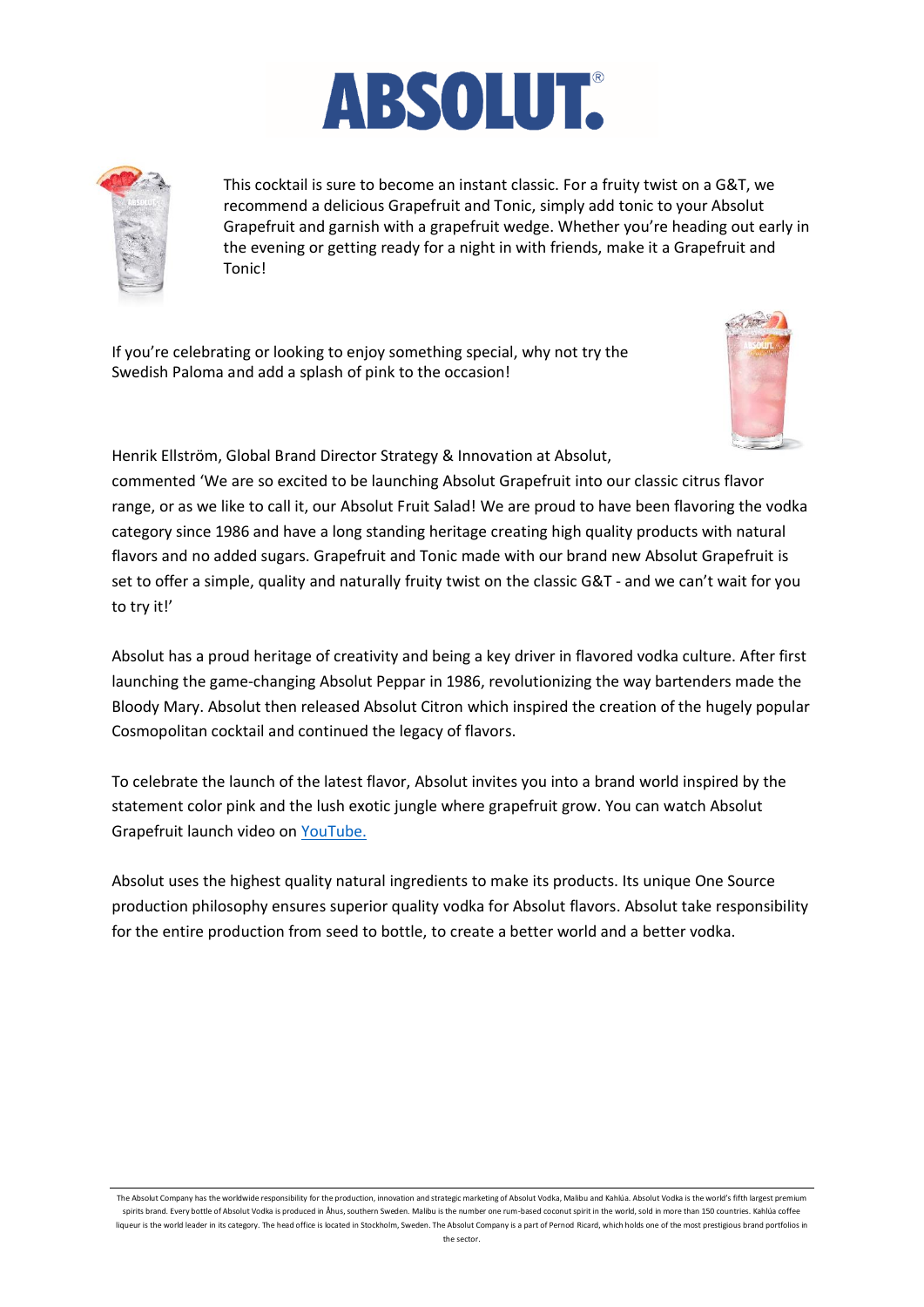

For downloadable images, drink recipes and press release, please visit press.absolut.com, absolut.com/grapefruit and absolutdrinks.com and follow us on [Instagram,](https://www.instagram.com/absolutvodka/) [Facebook](https://www.facebook.com/ABSOLUT/) o[r Twitter](https://twitter.com/absolutvodka)

\*END\*

## Absolut Grapefruit Cocktails

#### **Grapefruit and Tonic**

1 1/2 Part Absolut Grapefruit 4 1/2 Part Tonic Grapefruit or lime wedge **How to mix:** Pour Absolut Grapefruit and tonic into a highball filled with ice cubes. Stir and garnish

with a grapefruit wedge

#### **Grapefruit and Soda**

1 1/2 Part Absolut Grapefruit 4 1/2 Part Soda Grapefruit or lime wedge

**How to mix:** Pour Absolut Grapefruit and soda into a highball filled with ice cubes. Stir and garnish with a grapefruit wedge





The Absolut Company has the worldwide responsibility for the production, innovation and strategic marketing of Absolut Vodka, Malibu and Kahlúa. Absolut Vodka is the world's fifth largest premium spirits brand. Every bottle of Absolut Vodka is produced in Åhus, southern Sweden. Malibu is the number one rum-based coconut spirit in the world, sold in more than 150 countries. Kahlúa coffee liqueur is the world leader in its category. The head office is located in Stockholm, Sweden. The Absolut Company is a part of Pernod Ricard, which holds one of the most prestigious brand portfolios in